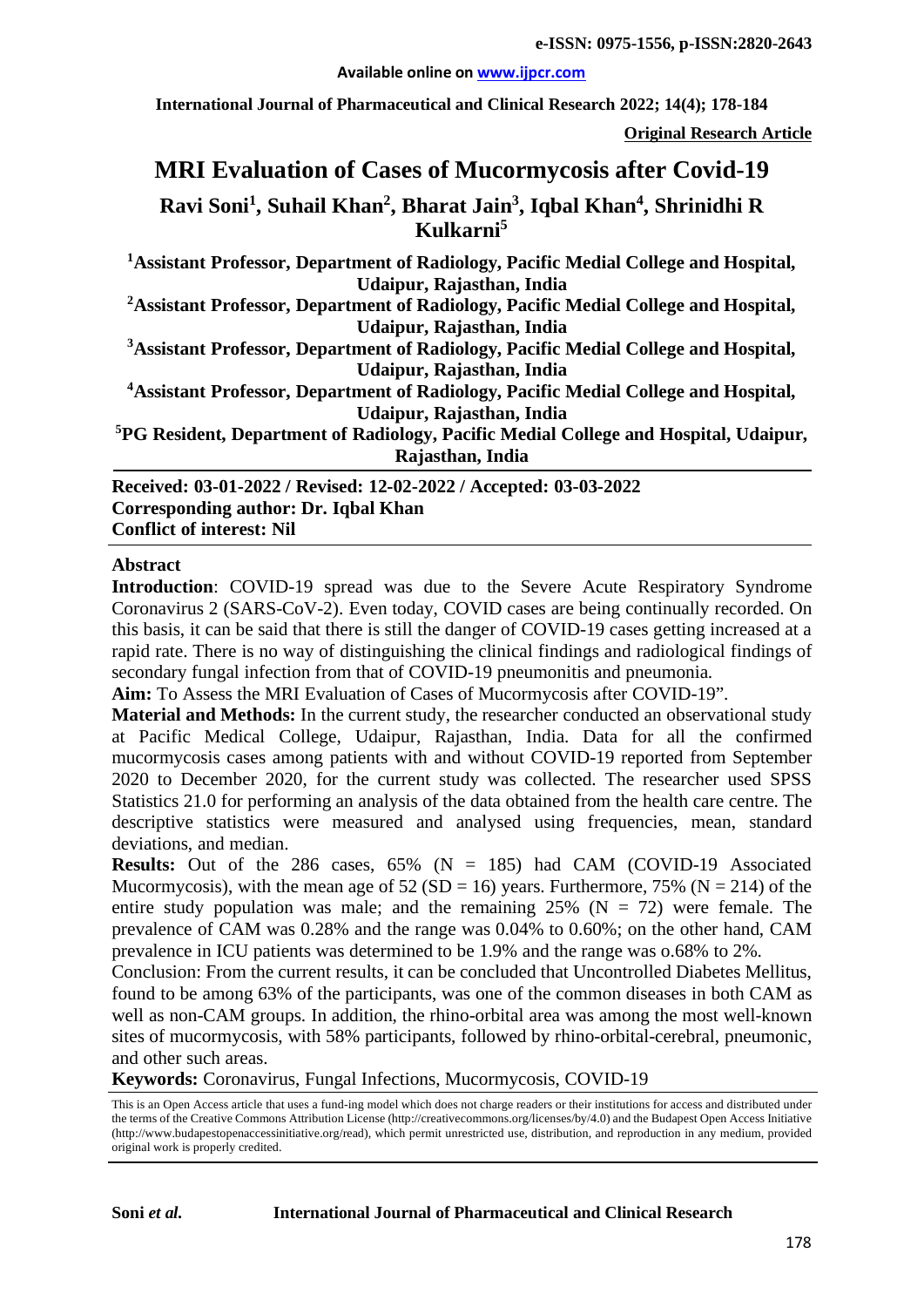#### **Introduction**

Severe Acute Respiratory Syndrome Coronavirus 2 (SARS-CoV-2) is the prime reason for the widespread of the 2019 novel coronavirus disease, also known as COVID-19[1]. Even though the first human case to be infected with the said virus was detected back in December 2019, the world is yet to find a permanent and effective solution to combat the disease. Although the pandemic of COVID-19 has been on rise since late 2019, yet its number of cases are increasing on a very rapid rate[2]. Second wave of the pandemic has resulted in panic and chaos in many parts and countries of the world, India being one of the worst affected countries.

Even today, new reports of SARS-CoV-2 infection are being continually recorded. On this basis, it can be said that there is still the danger of COVID-19 cases getting increased at a rapid rate[3]. This is being considered to be true especially in the case of opportunistic fungi infections like the mucormycosis and pulmonary aspergillosis that can lead to viral symptoms which might even result in death as the infection could invade multiple organs in the human body[4]. Knowledge and experience gained from treating SARS patients showed that the chances of a fungal co0infection were between 15-27%, but it increased to more than 30% in patients who had severe SARS. Chance of pulmonary aspergillosis were higher in influenza patients, but it was found that these chances were even higher in immunocompromised patients[5].

Impairment of the innate defence mechanisms like poor lymphatic immune response against fungal infections and ciliary clearance are considered to be the main reasons for invasive fungi infections[6]. This is true especially when treating patients with pathophysiologic progression of deregulatory immune mechanisms among COVID-19 related acute respiratory distress syndrome (ARDS) [7]. Furthermore, use of

corticosteroids, which is regarded as one of the most effective ways of combating against COVID-19, can cause more issues in patients admitted in ICU and lead to opportunistic infections that can cause death. There is still no exact knowledge about the incidences of a person developing fungal involvement. This is mainly because common bronchoscopy is not diagnosed accurately among COVID-19[8].

There is no way of distinguishing the clinical findings and radiological findings of secondary fungal infection from that of COVID-19 pneumonitis and pneumonia [9]. Due to this reason, the process of identifying pathogenic fungi is primarily dependent on the rate of positivity in lower respiratory tract sample tests like endotracheal aspirate, sputum, and bronchoalveolar lavage [10]. Studies have determined that mucormycosis is very rare among healthy people but is very commonly found in patients who display predisposing conditions such as uncontrolled diabetes, haematological and other types of malignancies, along with organ transplantation, immunosuppressive and corticosteroid use, prolonged neutropenia, overload of iron, acquired immunodeficiency syndrome (AIDS), open wound injuries, and intravenous drug abusers[11].

#### **Aim and Objectives**

The study aims to *Assess the MRI Evaluation of Cases of Mucormycosis after COVID-19"*. Through this study the researcher has focused on assessing the determine the use and effectiveness of MRI evaluation in cases of patients with mucormycosis after having faced through the COVID-19 virus. By performing this investigation, the researcher has examined the various ways in which Magnetic Resonance Imaging (MRI) can be useful for patients with mucormycosis after they have had the COVID-19 virus[12]. Since 2020, COVID-19 or the Coronavirus has emerged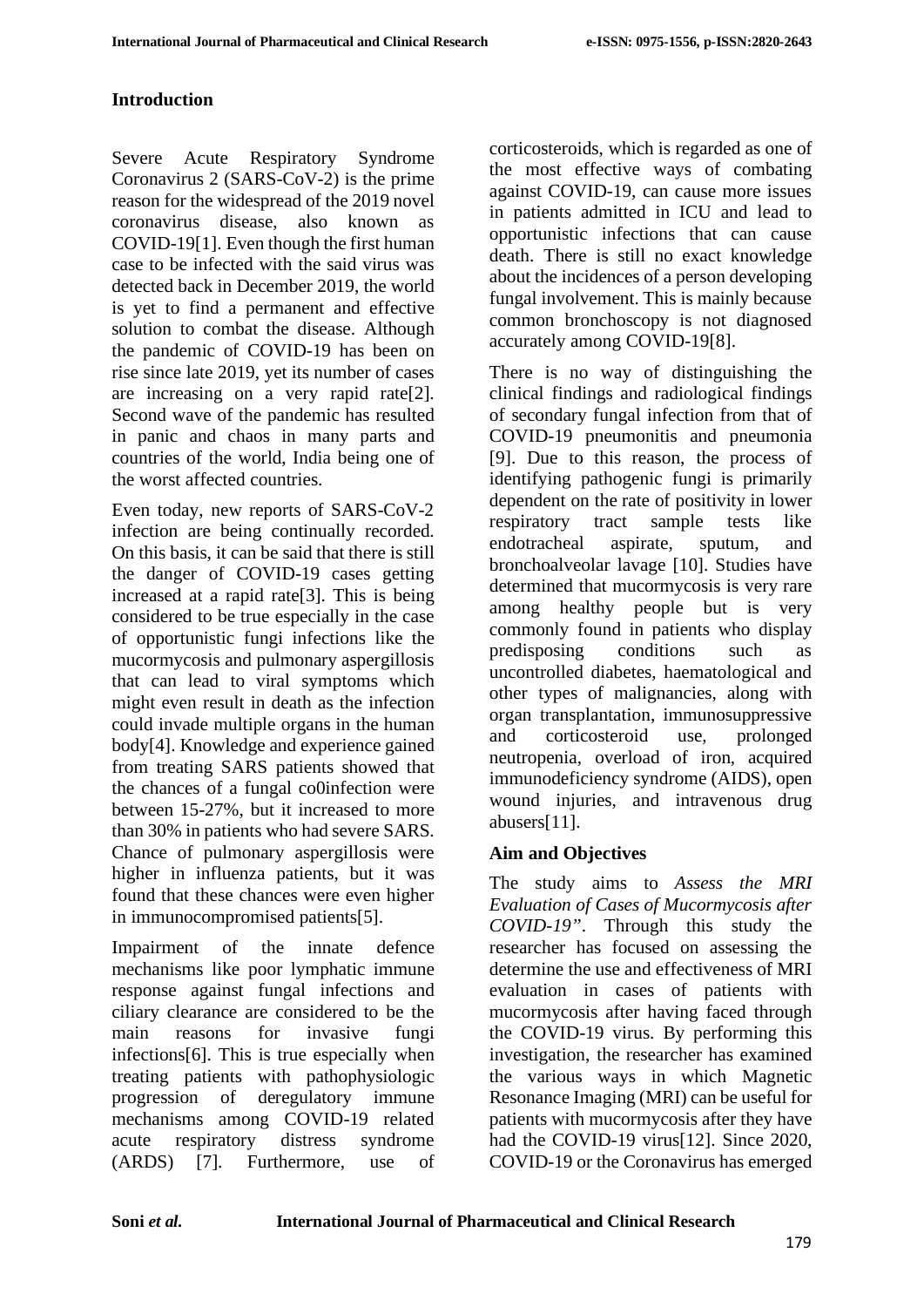as the single greatest global health issue; and to combat it, the authorities are developing different frameworks and systems through which they can manage the issue and manage it to the greatest possible extent[13].

In the current study, researcher has focused on evaluating different ways in which MRI can be useful among patients with mucormycosis after having through the virus. This study sheds light on ways in which MRI can be useful for such individuals and help them to combat their health issues to the greatest possible extent[14]. Furthermore, the study also describes the various common and uncommon imaging presentations of biopsy for mucormycosis in a group of patients recruited from five health care centres throughout India.

#### **Materials and Methods**

In the current study, the researcher conducted an observational study at Pacific Medical College, Udaipur, Rajasthan, India. Data about confirmed mucormycosis cases among patients with and without COVID-19 reported during the months of September and December 2020 was collected during the current study. Furthermore, COVID-19 tests of those patients whose results for SARS-CoV-2 RNA in the respiratory samples came out to be positive was conducted [15]. Reverse transcriptions PCR (RT-PCR), also known as the positive rapid antigen test (RAT) was used for the respiratory specimens.

Researcher, in the current study focused on collecting data about the patients related to their demographic data, along with data about any underlying diseases like diabetes mellitus, organ transplantation, and haematological malignancy. Along with this, the researcher also collected data such as days to the diagnosis of mucormycosis before or after the onset of COVID-19 diagnosis, diagnostic modalities for mucormycosis, anatomic site of

mucormycosis involvement and others. In this regard, the researcher used a hierarchical model for classifying multiple underlying diseases. On the other hand, for those patients who had COVID-19 and preexisting uncontrolled diabetes, the researcher considered diabetes as the main underlying disease for their condition. Patients, for the current study, were selected only if their diagnosis of mucormycosis was confirmed from the culture, biopsy, autopsy, magnetic resonance images (MRI), or computed tomography (CT). It was ensured by the participants that all of the patients were immunosuppressed, along with using MR imaging of all the patients with a 1.5-T system [16]. These images were then evaluated by the researcher in terms of their density, signal intensity and contract enhancement characteristics [17].

The researcher used SPSS Statistics 21.0 for performing an analysis of the data obtained from the identified health care centres. The descriptive statistics were measured and analysed using frequencies, mean, standard deviations, and median. These helped in obtaining a thorough and detailed understanding of the data and therefore perform a thorough and effective analysis. This way the researcher was able to test and analyse any differences between the continuous data using the Mann-Whitney U test.

## **Results**

In the current study, the researcher obtained data of 294 consecutive mucormycosis cases from the five participating health care centres across India. However, eight cases were excluded from the study due to incomplete data. Out of the remaining 286 cases,  $65\%$  (N = 185) had CAM (COVID-19 Associated Mucormycosis), with the mean age of 52 years. Furthermore, 75% (N  $= 214$ ) of the entire study population was male; and the remaining  $25\%$  (N = 72) were female patients.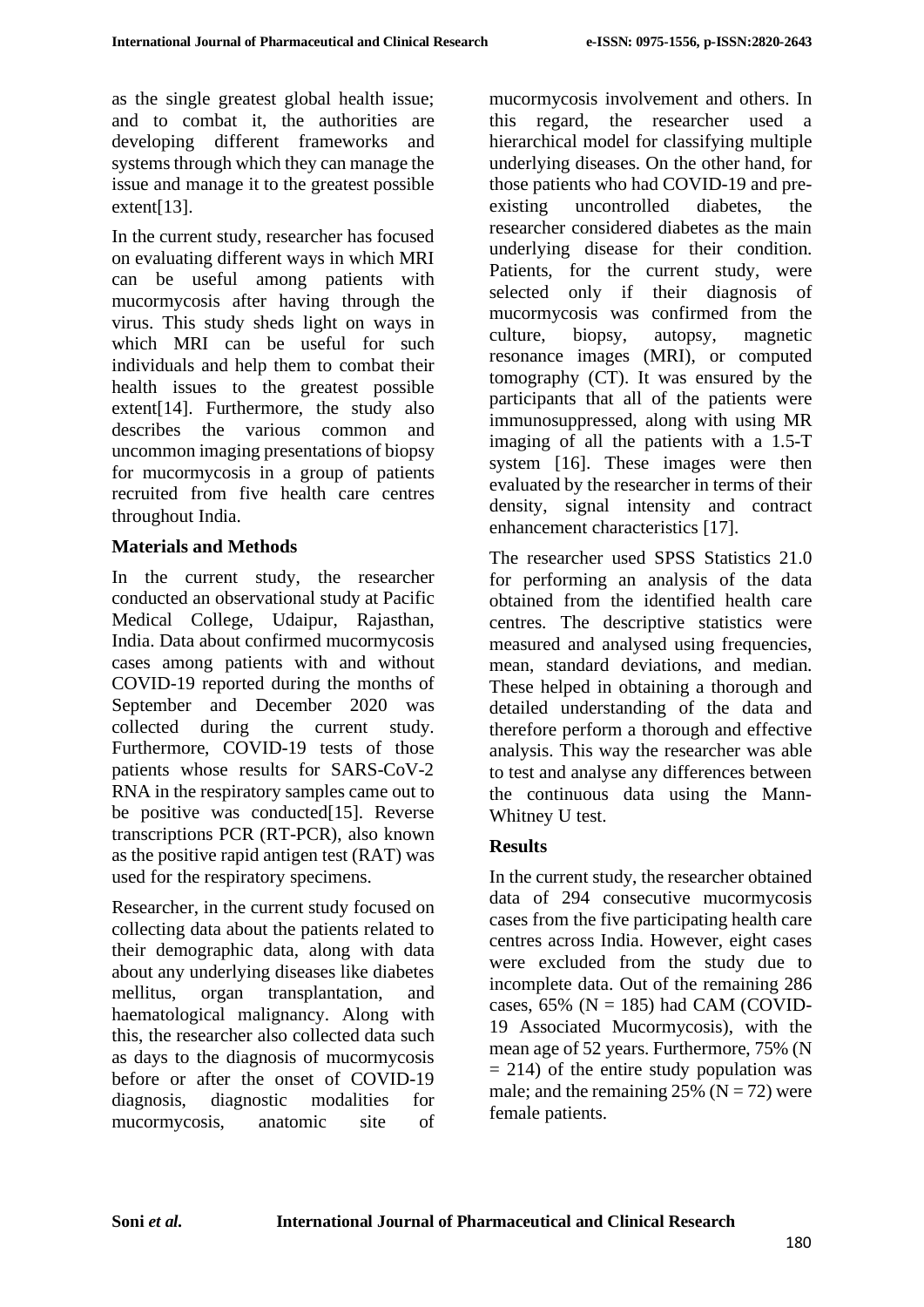| <b>Variables</b>                 | $CAM (N = 186)$ | Non-CAM $(N = 100)$ | p-value |
|----------------------------------|-----------------|---------------------|---------|
| Mean Age                         | 52              | 41                  | 0.000   |
| Gender                           |                 |                     | 0.001   |
| Male                             | 214 (75%)       | 197 (69%)           |         |
| Female                           | 72 (25%)        | 89 (31%)            |         |
| <b>Underlying Disease</b>        |                 |                     | 0.000   |
| None                             | $\Omega$        | 19                  |         |
| Only COVID-19                    | 63              | 0                   |         |
| Glucocorticoids for COVID-19     | 48              | <b>NA</b>           |         |
| Diabetes Mellitus                | 116 (59.4%)     | 170 (40.6%)         |         |
| Traumatic Inoculation            | 4               |                     |         |
| <b>Haematological Malignancy</b> |                 | 3                   |         |
| <b>Renal Transplantation</b>     |                 | 0                   |         |
| Others                           |                 | 5                   |         |
| Glucocorticoids                  | 148             | 8                   |         |

| <b>Table 1: Descriptive Statistics</b> |  |
|----------------------------------------|--|
|----------------------------------------|--|

#### **CAM Prevalence**

Data obtained from Pacific Medical College, Udaipur, Rajasthan, India helped in determining the prevalence of CAM. While conducting the study, it was observed that the patients accounted from 26/10,510 COVID-19 patients who were managed and treated in the general wards, while 28/1580 patients were treated in the ICUs. Further it was observed that the prevalence of CAM was 0.28% and the range was 0.04% to 0.60%; on the other hand, CAM prevalence in ICU patients was determined to be 1.9% and the range was o.68% to 2%. As compared to 2019, when a total of 110 cases of mucormycosis were recorded, in 2020 alone more than 230 cases were recorded. However, there was not much difference in the number of mucormycosis cases unrelated to COVID-19 during both the years. But on the basis of the data obtained, it can be said that in 2020 there was an increase in the CAM figures.

#### **Predisposing Factors**

Uncontrolled diabetes mellitus was the common diseases among both the CAM and non-CAM groups. It was found among more than 60% of the participants. Here it is worth noting that the frequency of recently diagnosed diabetes mellitus was

found to be more while evaluating mucormycosis among the CAM patients than in the non-CAM patients. During the study it was also found that diabetic ketoacidosis was less frequent in the CAM patients (9%) than in the non-CAM patients (29%). In addition, coronavirus was determined to be the key disease among CAM patients, especially those who received glucocorticoid treatment for COVID-19 management.

## **Computed Tomography Findings**

Review of the CT scans were assessed, and it was found that 73% were diagnosed with isodense to muscle/brain lesions while the remaining 25% were diagnosed with hyperdense lesions relative to the muscle/brain in the non-invasive portion.

## **MRI Signal Intensity**

Eighty percent of the patients had isointense lesions relative to the brain, while 18% of the patients shows hyperintensity. Remaining lesions were found to be either isointense or hypointense in the long retention time images.

#### **Discussion**

Results shows that the prevalence of CAM was 0.30% among patients who were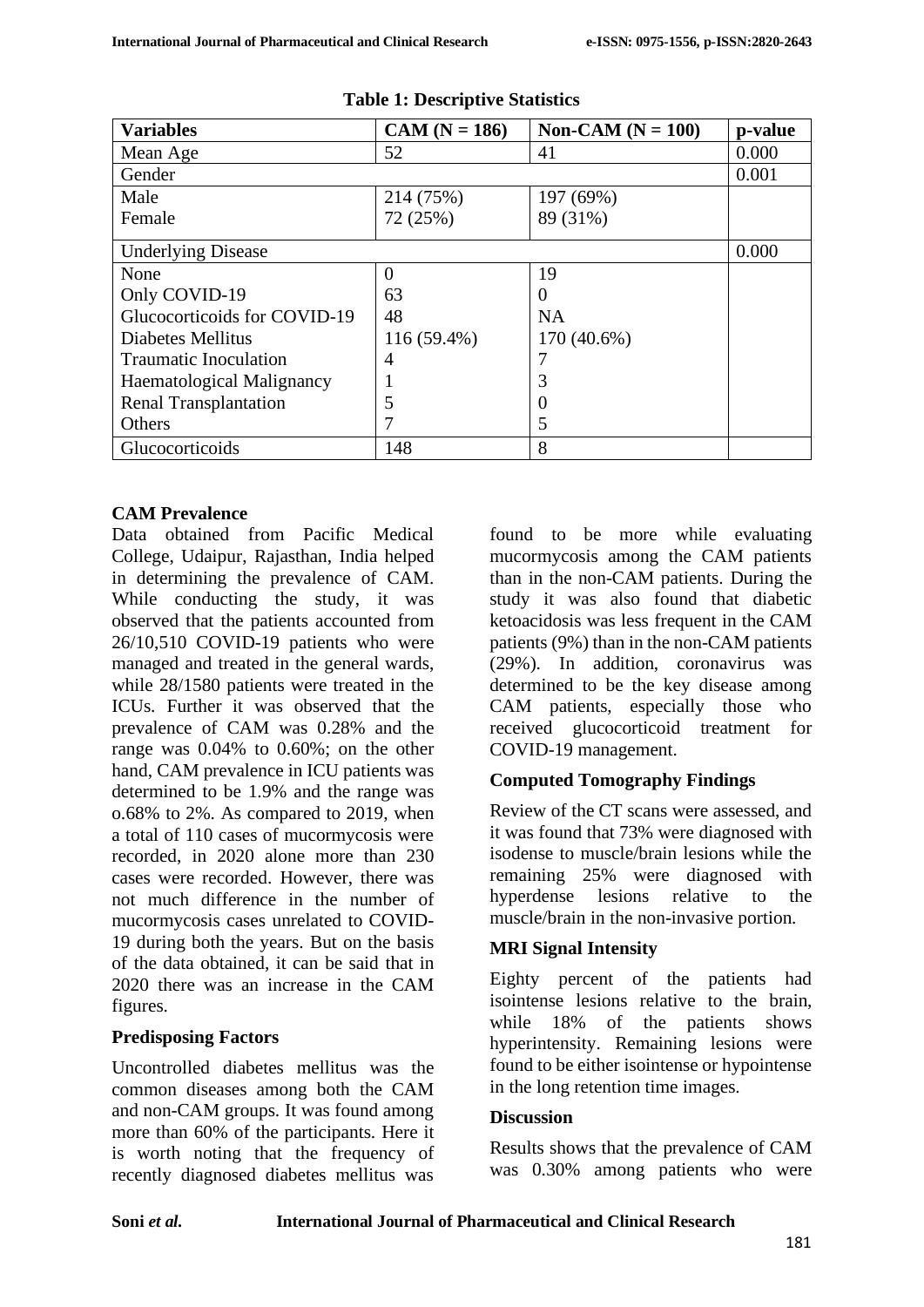managed and treated in hospital wards; and nearly 2% in patients who were being treated in ICUs[16,18]. The researcher further observed a double fold rise in the mucormycosis cases from September 2020 to December 2020 as compared to same time period in 2019[19]. This increase in the number of cases can be attributed to the onset of COVID-19 or the coronavirus. Most of the CAM cases were diagnosed at least after eight days of being diagnosed with COVID-19[20].

The results show that the MRI signal intensity of the mucormycosis lesions was found to be isointense or hypointense in all of the sequences. After providing the patients with gadolinium, it was observed that the lesions had variable enhancement patterns that ranged from homogenous to heterogenous or even non-enhancing at all. On this basis, it can be said that using the contrast-enhanced T1.5-weighted images were helpful to delineate the intracranial spread with the presence of meningeal enhancement[21]. In addition, it was also helpful for identifying the invasion of cavernous portions of the internal carotid artery by the disease.[22]

#### **Conclusion**

In the current study, the researcher conducted an observational study among five health care centres across India. In the current study, the researcher obtained data of 294 consecutive mucormycosis cases from the health care centres across India. Uncontrolled diabetes mellitus (63%) was one of the common key diseases in both the groups. Eighty percent of the patients had isointense lesions relative to the brain, while 20% of the patients shows hyperintensity.

## **References**

1. Zesemayat, K.M. et. al., (2020). Acute Invasive Rhino-Orbital Mucormycosis in a Patient with COVID-19-Associated Acute Respiratory Distress Syndrome. Ophthalmic Plast Reconstr Surg. 37(2).pp. e40-e80.

- 2. George M, Baby N, Thambi N, Joy S, Radhakrishnan SK, Thomas VV, Prasad P. A Rare Case of Rhino Orbito Cerebral Mucor Mycosis Associated with COVID 19 Infection. J Neurol Exp Neurosci. 2021 Jul 2;7(1):33-7.
- 3. Veisi A, Bagheri A, Eshaghi M, Rikhtehgar MH, Rezaei Kanavi M, Farjad R. Rhino-orbital mucormycosis during steroid therapy in COVID-19 patients: A case report. European journal of ophthalmology. 2021 Apr 10:11206721211009450.
- 4. Yasmin F, Najeeb H, Naeem A, Dapke K, Phadke R, Asghar MS, Shah SM, De Berardis D, Ullah I. COVID-19 associated mucormycosis: A systematic review from diagnostic challenges to management. Diseases. 2021 Dec; 9(4): 65.
- 5. Dilek, A. et. al., (2021). COVID-19 associated mucormycosis: Case report and systematic review. Travel Med Infect Dis. 44.pp. 102148.
- 6. Ashour MM, Abdelaziz TT, Ashour DM, Askoura A, Saleh MI, Mahmoud MS. Imaging spectrum of acute invasive fungal rhino-orbital-cerebral sinusitis in COVID-19 patients: A case series and a review of literature. Journal of Neuroradiology. 2021 Sep 1;48(5):319-24.
- 7. Mahalaxmi I, Jayaramayya K, Venkatesan D, Subramaniam MD, Renu K, Vijayakumar P, Narayanasamy A, Gopalakrishnan AV, Kumar NS, Sivaprakash P, Rao KR. Mucormycosis: An opportunistic pathogen during COVID-19. Environmental Research. 2021 Jul 6:111643.
- 8. Kumari A, Rao NP, Patnaik U, Malik V, Tevatia MS, Thakur S, Jaydevan J, Saxena P. Management outcomes of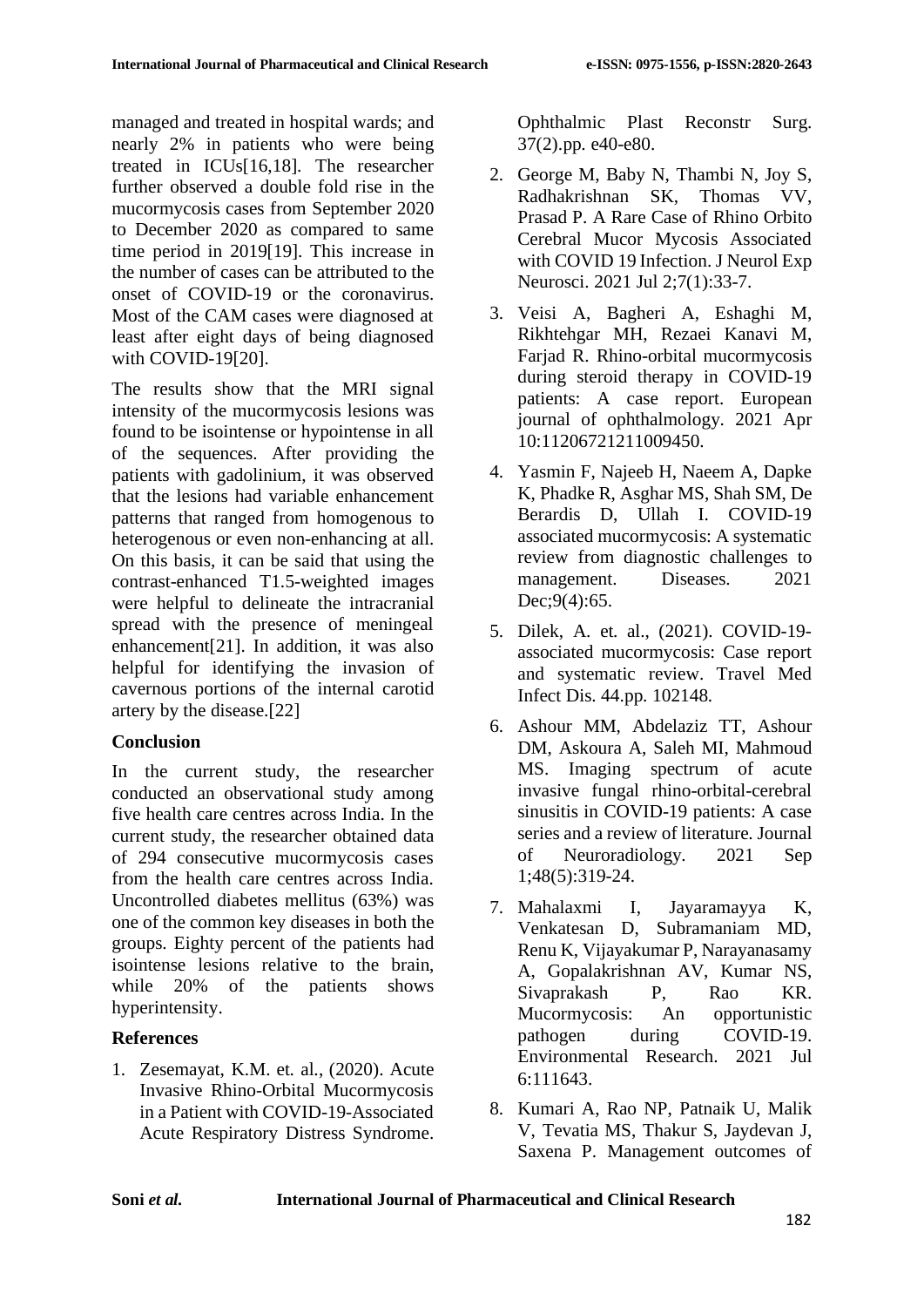mucormycosis in COVID-19 patients: A preliminary report from a tertiary care hospital. medical journal armed forces india. 2021 Jul 1;77:S289-95.

- 9. Patel A, Agarwal R, Rudramurthy SM, Shevkani M, Xess I, Sharma R, Savio J, Sethuraman N, Madan S, Shastri P, Thangaraju D. Multicenter epidemiologic study of Coronavirus disease–associated mucormycosis, India. Emerging infectious diseases. 2021 Sep;27(9):2349.
- 10. Mehrabi Z, Salimi M, Niknam K, Mohammadi F, Mamaghani HJ, Sasani MR, Ashraf MJ, Salimi A, Zahedroozegar MH, Erfani Z. Sinoorbital Mucormycosis Associated with Corticosteroid Therapy in COVID-19 Infection. Case Reports in Ophthalmological Medicine. 2021 Oct 28;2021.
- 11. Desai SM, Gujarathi-Saraf A, Agarwal EA. Imaging findings using a combined MRI/CT protocol to identify the "entire iceberg" in post-COVID-19 mucormycosis presenting clinically as only "the tip". Clinical Radiology. 2021 Aug 2.
- 12. Ravani SA, Agrawal GA, Leuva PA, Modi PH, Amin KD. Rise of the phoenix: Mucormycosis in COVID-19 times. Indian journal of ophthalmology. 2021 Jun;69(6):1563.
- 13. Selarka L, Sharma S, Saini D, Sharma S, Batra A, Waghmare VT, Dileep P, Patel S, Shah M, Parikh T, Darji P. Mucormycosis and COVID‐19: An epidemic within a pandemic in India. Mycoses. 2021 Jul 24.
- 14. Rossato F, Gazzola G, Carlucci V, Bisogno A, Crivellari S, Mozzetta S, Boso F, Cagnin A. Cerebral amyloid angiopathy–Related inflammation after COVID-19 vaccination: Case or causality?. Journal of the Neurological Sciences. 2021 Oct 1;429.
- 15. Saldanha M, Reddy R, Vincent MJ. of the article: paranasal mucormycosis in COVID-19 patient. Indian Journal of Otolaryngology and Head & Neck Surgery. 2021 Apr 22:1-4.
- 16. Naqvi WA, Bhutta MJ, Khan EA, Akhtar A, Raza S. Acute Rhino-orbitalcerebral Mucormycosis in a Patient with COVID–19. Pakistan Journal of Ophthalmology. 2022;38(1).
- 17. Lin TP, Ko CN, Zheng K, Lai KH, Wong RL, Lee A, Zhang S, Huang SS, Wan KH, Lam DS. COVID-19: Update on Its Ocular Involvements, and Complications From Its Treatments and Vaccinations. The Asia-Pacific Journal of Ophthalmology. 2021 Nov 1;10(6):521-9.
- 18. Manfred, D. . (2022). May There Exist Healthy Diseases?. Journal of Medical Research and Health Sciences, 5(3), 1801–1803.
- 19. Dubey S, Mukherjee D, Sarkar P, Mukhopadhyay P, Barman D, Bandopadhyay M, Pandit A, Sengupta A, Das S, Ghosh S, Adhikari S. COVID-19 associated rhino-orbitalcerebral mucormycosis: An observational study from Eastern India, with special emphasis on neurological spectrum. Diabetes & Metabolic Syndrome: Clinical Research & Reviews. 2021 Sep 1;15(5):102267.
- 20. Mitra S, Janweja M, Sengupta A. Post-COVID-19 rhino-orbito-cerebral mucormycosis: a new addition to challenges in pandemic control. European Archives of Oto-Rhino-Laryngology. 2021 Jul 26:1-6.
- 21. Usmani Y, Shukla B, Kumar S, Dubey M, Asif M. Radiological Imaging Findings of Rhino-Orbito-Cerebral Mucormycosis in COVID and Post-COVID Patients--A Descriptive Study of 200 Patients. Journal of Evolution of